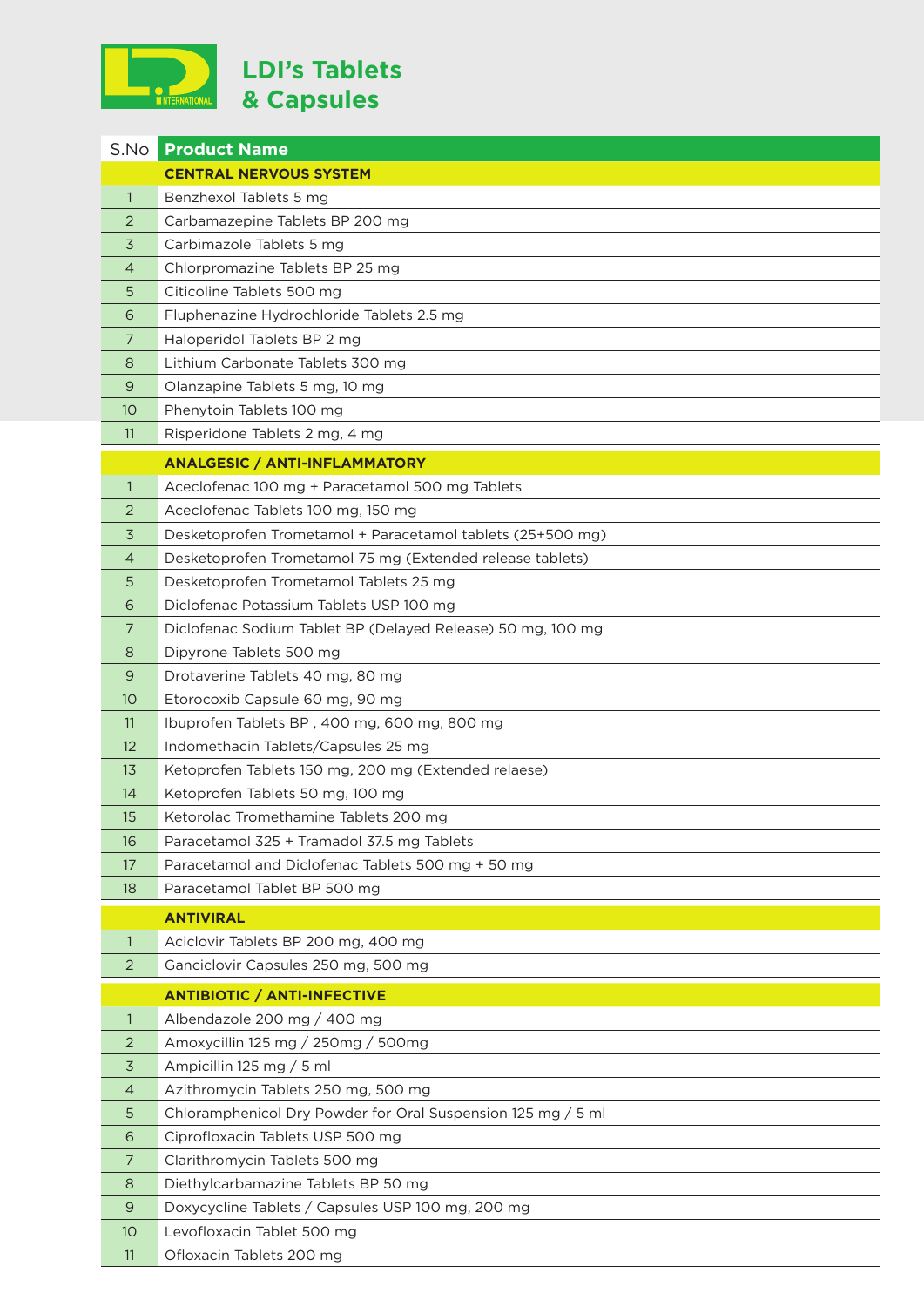|                | <b>ANTIFUNGAL</b>                                                                       |
|----------------|-----------------------------------------------------------------------------------------|
| $\mathbf{1}$   | Fluconazole Capsule 150 mg                                                              |
| 2              | Fluconazole Tablets 200 mg                                                              |
| 3              | Griseofulvin Tablets 500 mg                                                             |
| 4              | Ketoconazole Tablets USP 200 mg                                                         |
|                | <b>ANTIMALARIAL</b>                                                                     |
| 1              | Amodiaquin Hydrochloride Tablets USP 200 mg                                             |
| 2              | Artemether & Lumefantrin Tablets 20 mg + 120 mg (Dispersible)                           |
| 3              | Artemether & Lumefantrin Tablets Fort 40 mg + 240 mg                                    |
| $\overline{4}$ | Artemether & Lumefantrin Tablets DS 80 mg + 480 mg                                      |
| 5              | Artesunate Tablets 50 mg                                                                |
| 6              | Artesunate 100 mg- 6 Tabs & Sulfadoxin 500 mg + Pyrimethamine 25 mg- 3 Tabs (Kit 6+3)   |
| 7              | Artesunate 50 mg- 6 Tabs & Sulfadoxin BP 500 mg + Pyrimethamine 25 mg- 2 Tabs (Kit 6+2) |
| 8              | Artesunate 100 mg- 6 Tabs & Amodiaquine base 300 mg - 6 Tabs (Kit 6+6)                  |
| 9              | Dihydroartimisinin 160 mg & Sulfadoxin 500 mg + Pyrimethamine 25 mg Tablets (Kit 3+3)   |
| 10             | Quinine Suphate Tablets BP 300 mg                                                       |
|                |                                                                                         |
|                | <b>ANTIHISTAMENIC</b>                                                                   |
| $\mathbf{1}$   | Betahistidine Hcl Tablet 16 mg / 24 mg                                                  |
| 2              | Chlorpheniramine Tablets BP 4 mg & Chlorpheniramine Oral Solution 2 mg / 5 ml           |
| 3              | Dimenhydrinate Tablets & Syrup                                                          |
| $\overline{4}$ | Kitotifen Tablets and Kitotifen Oral Solution 1 mg / 5 ml                               |
| 5              | Levocetirizine HCl + Ambroxol (Extended release) Bilayered Tablets (5 mg + 75 mg)       |
| 6              | Levocetirizine Tablets & syrup                                                          |
| 7              | Promethazine Tablets & Promethazine Oral Solution 5 mg / 5 ml                           |
|                | <b>ANTIDIABETICS</b>                                                                    |
| 1              | Glibenclamide Tablets BP 5 mg                                                           |
| 2              | Gliclazide Tablets BP 80 mg                                                             |
| 3              | Glimepiride 1 mg, 2 mg                                                                  |
| $\overline{4}$ | Metformin (Extended Release) + Glibenclamide Tablets 500 mg + 5 mg                      |
| 5              | Metformin (Extended Release) + Gliclazide Tablets 500 mg + 80 mg                        |
| 6              | Metformin (Extended Release) + Glimepiride Tablets 500 mg + 1 mg or 2 mg                |
| 7              | Metformin Hydrochloride Tablets 500 mg, 750 mg, 1000 mg (Extended Release)              |
| 8              | Metformin Hydrochloride Tablets USP 500 mg, 850 mg, 1000 mg                             |
| 9              | Pioglitazone Tablets 15 mg, 30 mg                                                       |
|                | <b>ANTIDOTES</b>                                                                        |
| 1              | Disulfiram Tablets 200 mg                                                               |
|                | <b>CARDIO-VASCULAR SYSTEM</b>                                                           |
| 1              | Amlodipine + Atenolol Tablets 5 mg + 50 mg                                              |
| 2              | Amlodipine Tablets 5 mg, 10 mg                                                          |
| 3              | Atenolol Tablets BP 50 mg, 100 mg                                                       |
| 4              | Atorvastatin Tablets 10 mg, 40 mg                                                       |
| 5              | Bisoprolol + Hydrochlorthiazide Tablets                                                 |
| 6              | Bisoprolol Tablets 5 mg, 10 mg                                                          |
| $\overline{7}$ | Clonidine Tablets 0.1 / 0.2 / 0.3 mg                                                    |
| 8              | Clopidogrel Bisulfate Tablets 75 mg                                                     |
| 9              | Diltiazem Tablets 30 mg, 60 mg (Extended Release)                                       |
| 10             | Enalapril Maleate Tablets 2.5 mg                                                        |
| 11             | Enalapril Maleate Tablets 5 mg, 10mg                                                    |
| 12             | Hydrochlorothiazide Tablets BP 25 mg, 50 mg                                             |
| 13             | Irbesartan + Hydrochlorthiazide Tablets                                                 |